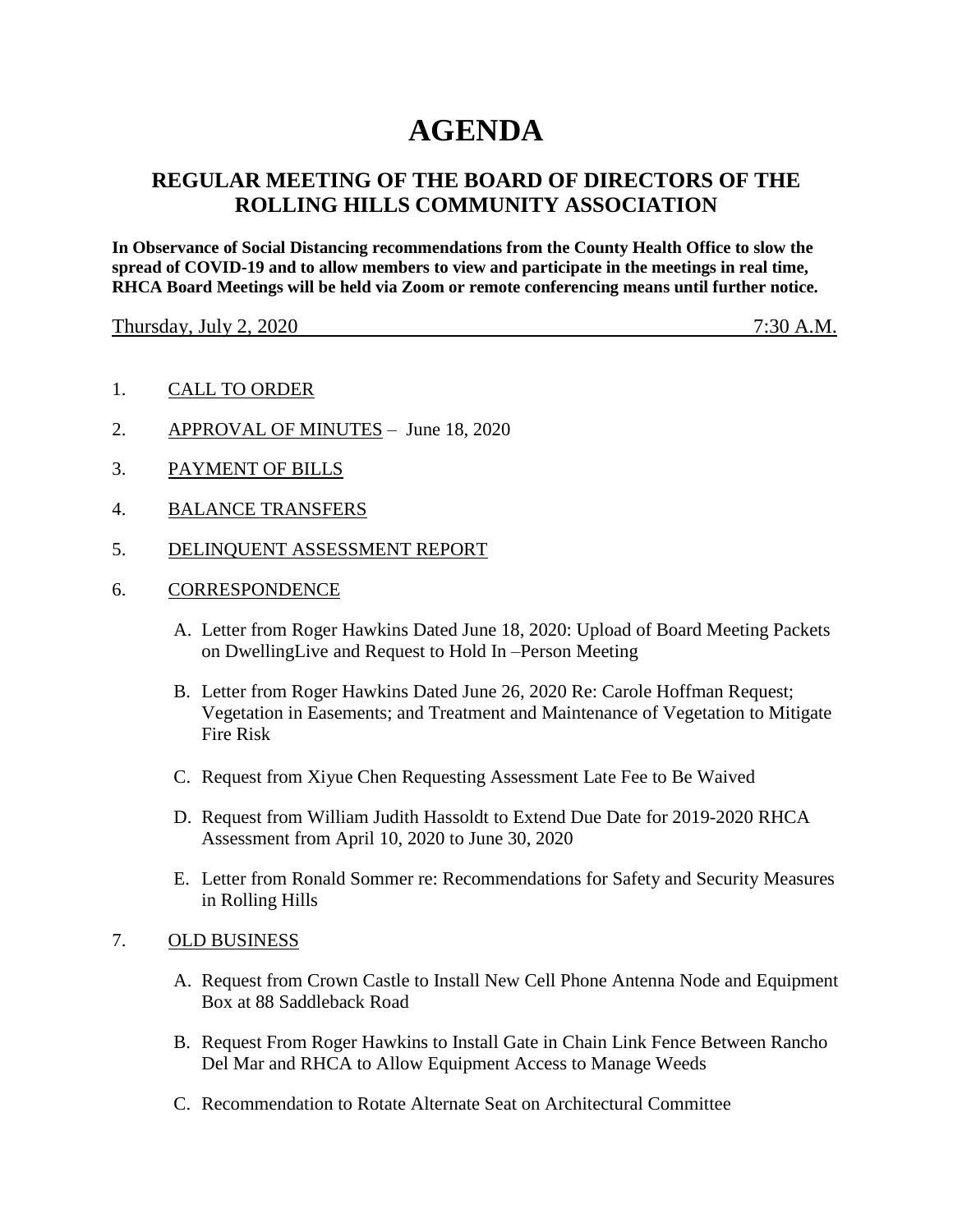- D. Request From Carole Hoffman for the RHCA to Cut Back Vegetation on Bridle Trails that are in RHCA Road Easements
- E. Recommendation from Wildfire Consultant, Carol Rice Treatment of Vegetation in RHCA Road Easements
- F. Insurance Proposals Gen Liability Package, D&O, Umbrella

# 8. NEW BUSINESS

- A. Requests From Members Lisa Hancock, Alya Lucas and Arun Bhumitra to Allow Doubles Play, Guests and Tennis Lessons on RH Tennis Courts
- B. Recommended Correction to RHCA's Tennis COVID-19 Liability Waiver

# 9. OPEN AGENDA / MATTERS PRESENTED BY MEMBERS OF THE ASSOCIATION\*\*

# 10. MATTERS TO BE PRESENTED BY MEMBERS OF THE BOARD

G. Install Motion Sensor Cameras at the Bottom of Portuguese Bend Road

# 11. MATTERS TO BE PRESENTED MEMBERS OF THE STAFF

A. Proposals From Bostick Paving for Re-Alignment of Center Lane Stripe at Crest and Main Gates

# 12. MATTERS TO BE PRESENTED BY LEGAL COUNSEL

# 13. EXECUTIVE SESSION - CLOSED

- A. Executive Minutes June 18, 2020
- B. Colyear v. RHCA
- C. Letter dated June 18, 2020 from M. Berk on Behalf of Richard Colyear
- D. Thomas v. RHCA
- E. Personnel
- 14. ADJOURNMENT

**This agenda may not be complete; the final agenda is posted at the RHCA office four days prior to the Board meeting. The final agenda is also posted on the RHCA website: [www.rhca.org](http://www.rhca.org/)**

\_\_\_\_\_\_\_\_\_\_\_\_\_\_\_\_\_\_\_\_\_\_\_\_\_\_\_\_\_\_\_\_\_\_\_\_\_\_\_\_\_\_\_\_\_\_\_\_\_\_\_\_\_\_\_\_\_\_\_\_\_\_\_\_\_\_\_\_\_\_\_\_\_\_\_\_\_\_